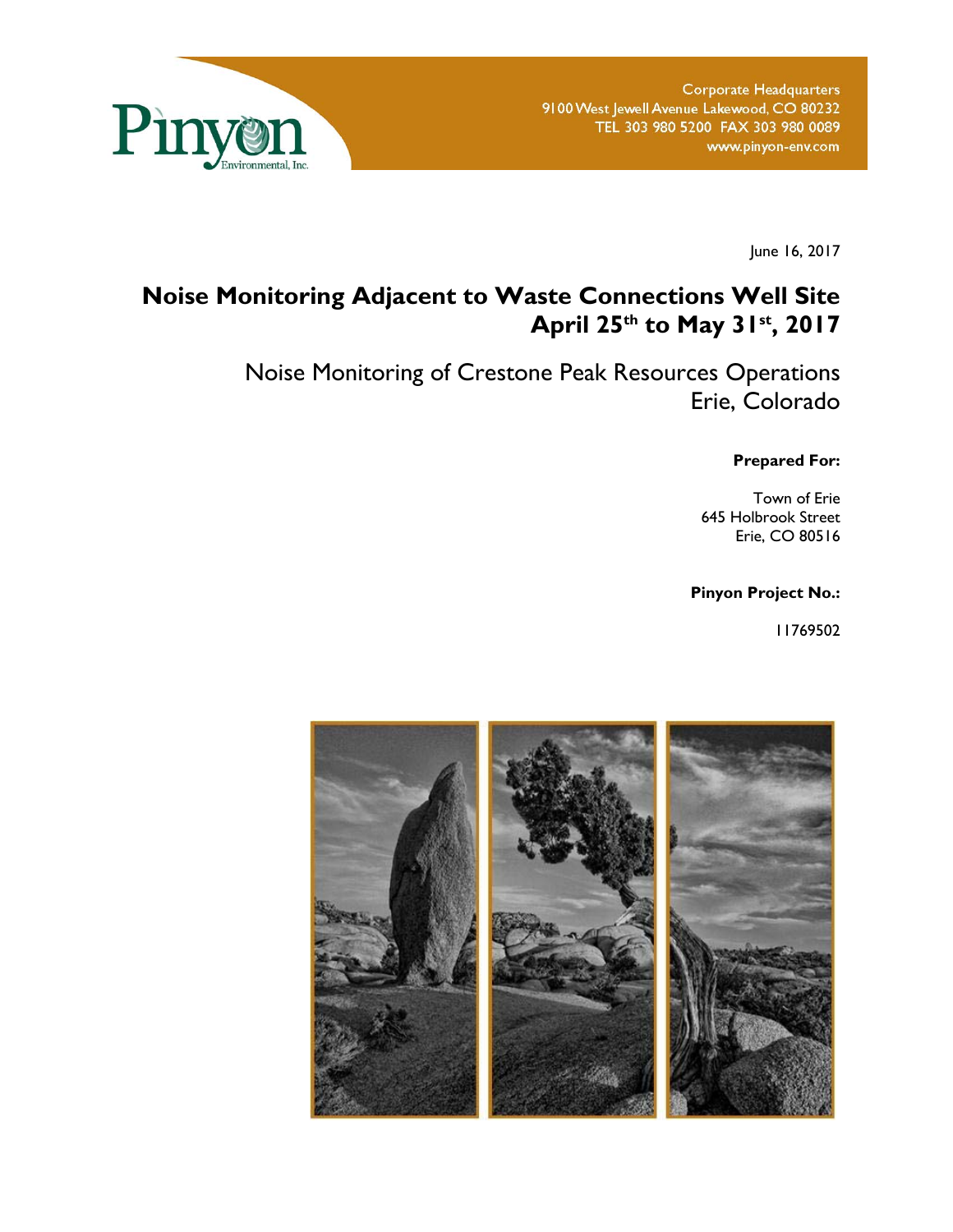

June 16, 2017

# **Noise Monitoring Adjacent to Waste Connections Well Site April 25th to May 31st, 2017**

Noise Monitoring of Crestone Peak Resources Operations Erie, Colorado

**Prepared For:** 

Town of Erie 645 Holbrook Street Erie, CO 80516

**Pinyon Project No.:** 

11769502

 **Prepared by:** 

Sabrice With

 $\overline{\phantom{a}}$ Sabrina M. Williams

**Reviewed by:** 

Jill Schlaefer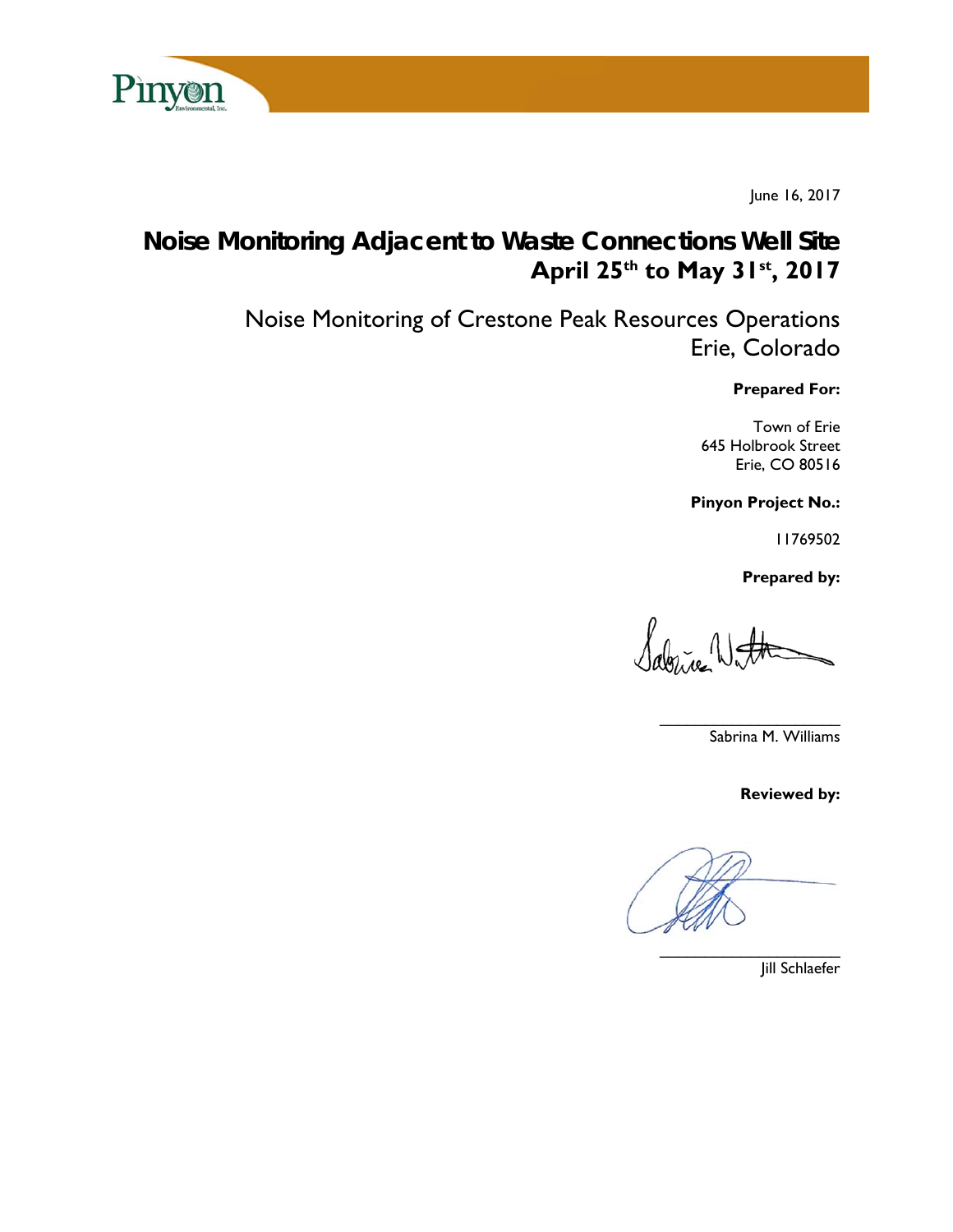

## **Table of Contents**

| $\mathbf{I}$ . |       | $\int_0^{\pi} \frac{1}{2} \int_0^{\pi} \frac{1}{2} \int_0^{\pi} \frac{1}{2} \int_0^{\pi} \frac{1}{2} \int_0^{\pi} \frac{1}{2} \int_0^{\pi} \frac{1}{2} \int_0^{\pi} \frac{1}{2} \int_0^{\pi} \frac{1}{2} \int_0^{\pi} \frac{1}{2} \int_0^{\pi} \frac{1}{2} \int_0^{\pi} \frac{1}{2} \int_0^{\pi} \frac{1}{2} \int_0^{\pi} \frac{1}{2} \int_0^{\pi} \frac{1}{2} \int_0^{\pi} \frac$ |  |
|----------------|-------|------------------------------------------------------------------------------------------------------------------------------------------------------------------------------------------------------------------------------------------------------------------------------------------------------------------------------------------------------------------------------------|--|
| 2.             |       |                                                                                                                                                                                                                                                                                                                                                                                    |  |
|                | 2.1   |                                                                                                                                                                                                                                                                                                                                                                                    |  |
|                | 2.2   |                                                                                                                                                                                                                                                                                                                                                                                    |  |
| 3.             |       |                                                                                                                                                                                                                                                                                                                                                                                    |  |
|                | 3.1   |                                                                                                                                                                                                                                                                                                                                                                                    |  |
|                | 3.1.1 |                                                                                                                                                                                                                                                                                                                                                                                    |  |
|                | 3.1.2 |                                                                                                                                                                                                                                                                                                                                                                                    |  |
|                | 3.1.3 |                                                                                                                                                                                                                                                                                                                                                                                    |  |
|                | 3.1.4 |                                                                                                                                                                                                                                                                                                                                                                                    |  |
|                | 3.2   |                                                                                                                                                                                                                                                                                                                                                                                    |  |
|                | 3.2.1 | Increase in Mean Noise Levels as Compared to the Baseline Monitoring Period 7                                                                                                                                                                                                                                                                                                      |  |
| 4.             |       |                                                                                                                                                                                                                                                                                                                                                                                    |  |

### **Figures**

#### **Tables**

| Table 3-4 Variation in Daytime Statistical Mean for A-weighted Noise at Site 2 Leq (dBA)7   |  |
|---------------------------------------------------------------------------------------------|--|
| Table 3-5 Variation in Nighttime Statistical Mean for A-weighted Noise at Site 2 Leq (dBA)7 |  |
|                                                                                             |  |
|                                                                                             |  |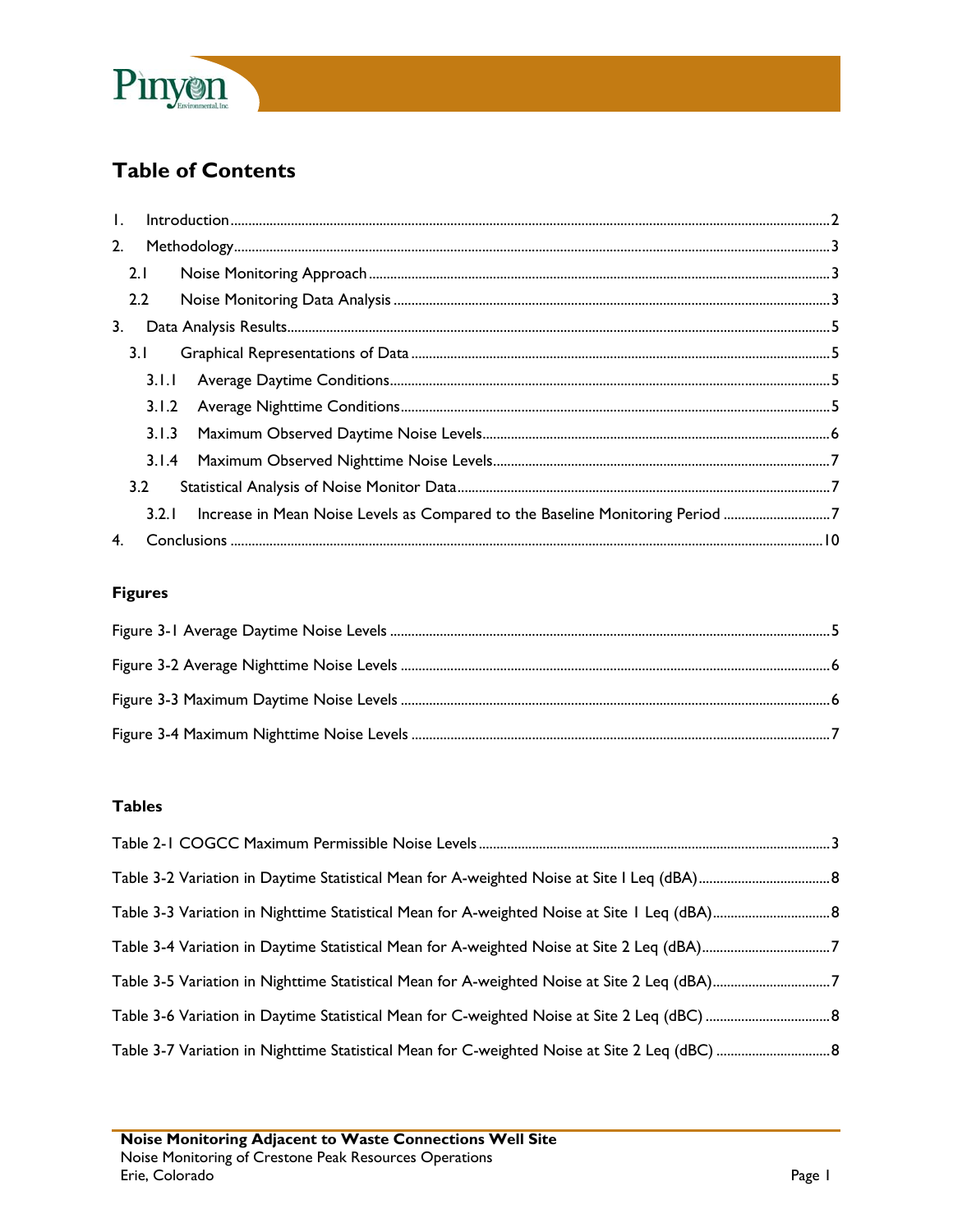

## **1. Introduction**

The Town of Erie (Town) has contracted with Pinyon Environmental (Pinyon) to perform noise monitoring near the Crestone Peak Resources (Crestone) Waste Connections well site. Pinyon collected continuous noise measurements at two locations adjacent to the well site. Sampling Site 1 is located approximately 350 feet to the southeast of the well site and collected A-weighted noise measurements. Sampling Site 2 is located near a residential neighborhood approximately 1,400-feet to the southwest of the well site and collected both A-weighted and C-weighted noise measurements. Crestone began deploying vehicles and equipment to the Waste Connections well site at approximately 7:00 AM on April 25, 2017. This report details noise measurements collected from April 25, 2017 at 7:00 AM through May 31, 2017 at 7:00 PM. The noise monitoring data was analyzed to evaluate noise levels at the two locations during Crestone's well production activities.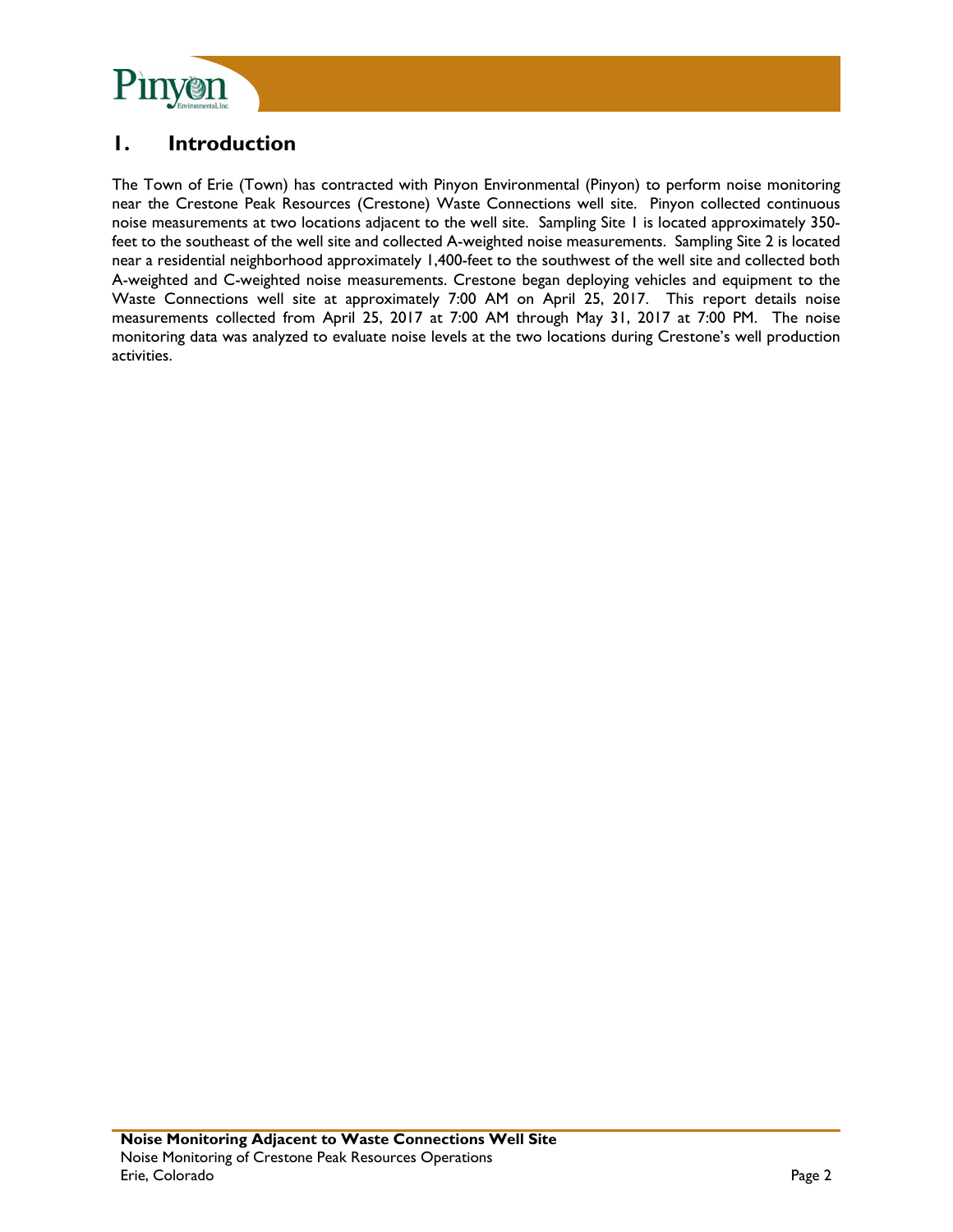

## **2. Methodology**

## **2.1 Noise Monitoring Approach**

In accordance with Colorado Oil and Gas Conservation Committee (COGCC) rule 802, well production facilities may not exceed the maximum permissible noise levels established in accordance to section 802.b of the rule as shown in Table 2-1. In addition to the maximum permissible A-weighted noise levels, expressed in A-weighted decibels (dBA) shown in Table 2-1, COGCC rule 802 specifies that operators may not exceed 65 C-weighted decibels (dBC) measured from the exterior wall of the residence or occupied structure nearest to the noise source at a distance of 25-feet from the structure.

|  |  | Table 2-1 COGCC Maximum Permissible Noise Levels |
|--|--|--------------------------------------------------|
|  |  |                                                  |

| Zone                           | Maximum Permissible Noise Level |                  |  |  |
|--------------------------------|---------------------------------|------------------|--|--|
|                                | 7:00am to 7:00pm                | 7:00pm to 7:00am |  |  |
| Residential/Agricultural/Rural | 55 dBA                          | 50 dBA           |  |  |
| Commercial                     | $60$ dBA                        | 55 dBA           |  |  |
| Light Industrial               | 70 dBA                          | 65 dBA           |  |  |
| Industrial                     | 80 dBA                          | 75 dBA           |  |  |

dBA A-weighted decibel

Pinyon mobilized to Sampling Site 1 and Sampling Site 2 and monitored for noise at these locations using 3M Quest SoundPro DL Type 1 datalogging sound level meters. The sound level meters collected continuous measurements of both A-weighted and C-weighted decibels, as applicable to the location. At Sampling Site 1 the sound level meter monitored continuously for A-weighted noise. Sampling Site 2 collected continuous Aweighted and C-weighted noise. The monitoring period for this report lasted from April 25<sup>th</sup>, 2017 at 7:00 AM through May 31<sup>st</sup>, 2017 at 7:00 PM. Crestone began drilling operations at the well site at approximately 6:00 AM on April  $25<sup>th</sup>$ , 2017 and has continued well production activities throughout this reporting period.

The sound level meters are configured with a data logging system that uploads one minute time resolved measurements to a secure online database at ten minute intervals. Pinyon's Noise Specialist and Field Technicians have been provided an account to access the database including username and password. The sound level meters are configured with an alert system that send a message to Pinyon's Noise Specialist as soon as the data is uploaded indicating that established noise criteria levels based on whether the monitored equivalent continuous noise level (Leq) has been exceeded. Leq is the preferred method to describe noise levels that vary over time, resulting in a single decibel value that takes into account the total sound energy over the period of time of interest. The Town and Pinyon agreed to set the alert system at 70 Leq dBA for Aweighted noise at Sampling Site 1, 70 Leq dBA for A-weighted noise at Sampling Site 2 and 70 Leq dBC for Cweighted noise at Sampling Site 2. These noise criteria levels were established based on the COGCC's maximum permissible noise levels, as well as baseline noise monitoring data collected prior to Crestone mobilizing to the well site. The C-weighted noise alert criteria level at Sampling Site 2 is set higher than the COGCC's maximum permissible noise level because baseline noise measurements collected prior to Crestone's operations exceeded this level. In general, the noise criteria levels reflect a 3 decibel increase from baseline noise levels. A 3 decibel increase in noise is considered to be barely perceptible to the human ear.

## **2.2 Noise Monitoring Data Analysis**

Pinyon's Noise specialist downloaded the noise monitoring data from the online database for this collection period. The data was then formatted into spreadsheets that allowed for analysis of the noise monitoring data.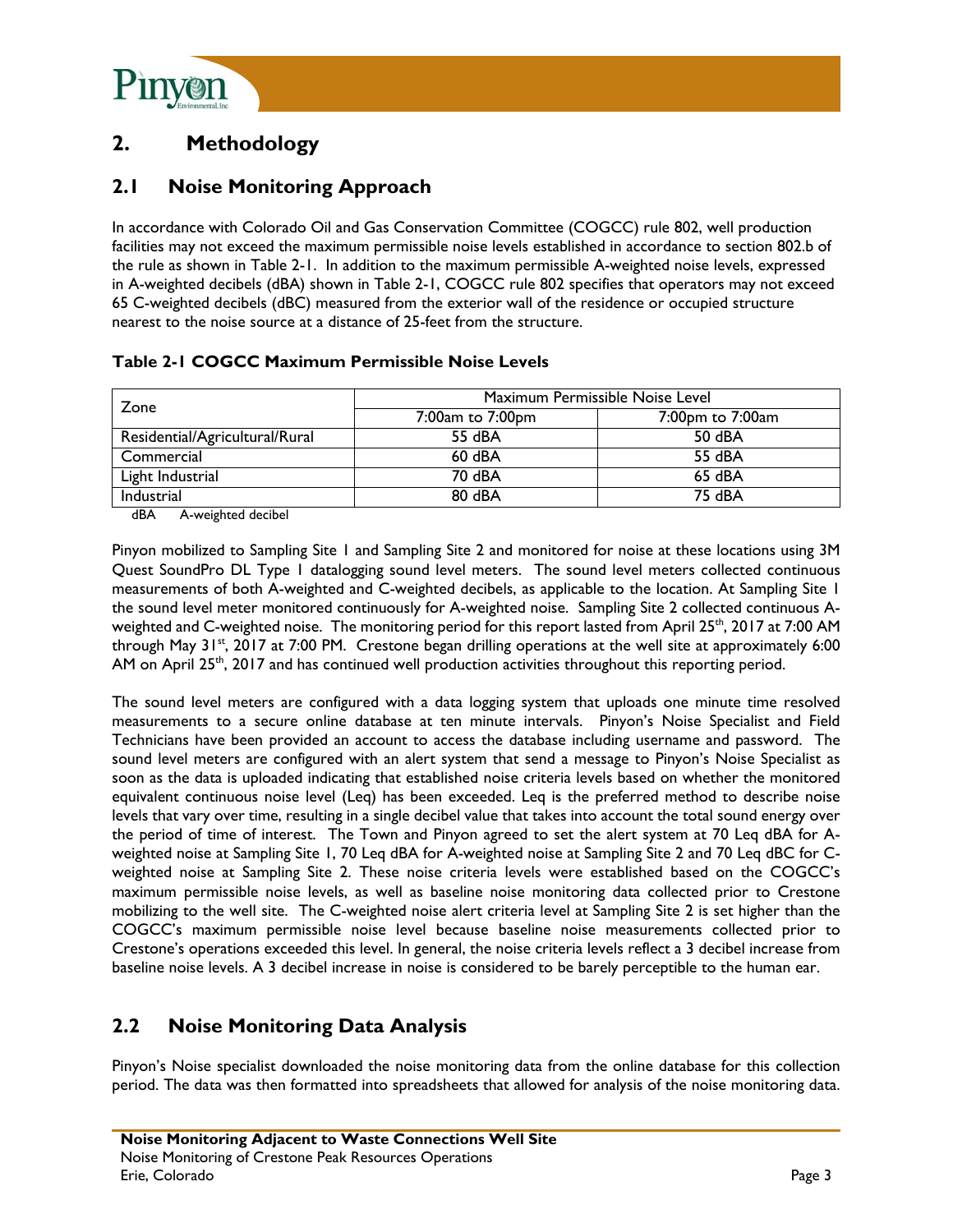

Pinyon utilized statistical methods, as well as graphical representations of the data, to determine baseline noise levels at the two sampling locations during the monitoring period. The baseline analysis of the monitor data, indicated differences in observed noise levels based on day of week; however, statistically significant differences between weekday and weekend noise levels were not observed during this monitoring period. This is likely because Crestone is operating on a seven-day a week schedule and not altering their activities on the weekends. COGCC's rule 802 specifies different maximum permissible noise levels based on time of day. Therefore, for the statistical analysis of the noise measurements, the monitor data was split into two discrete analytical groups based on time of day:

- Daytime: 7:00 AM—6:59 PM
- Nighttime: 7:00 PM—6:59 AM

In order to evaluate how noise levels may change over time during Crestone's operations at the well site, the monitoring data was separated into the following discrete monitoring periods with each monitoring period then subdivided by time of day:

- April  $14<sup>th</sup>$  to April 25<sup>th</sup>, 2017 (Baseline Monitoring Period)
- April  $25<sup>th</sup>$  to April  $30<sup>th</sup>$ ,  $2017$
- May  $1^{st}$  to May  $7^{th}$ , 2017
- May  $8^{th}$  to May 14<sup>th</sup>, 2017
- May  $15^{th}$  to May  $21^{st}$ , 2017
- May  $22^{nd}$  to May  $31^{st}$ ,  $2017$

Section 3-2 describes how differences in the statistical mean between these monitoring periods were analyzed to confirm the existence of statistically significant increases in average observed noise levels as compared to the baseline monitoring period. To determine the distribution of the noise monitoring data, the statistical mean, median and mode were calculated. The statistical mean, median and mode are used to evaluate the statistical distribution of the noise monitoring data. Large data sets, such as several days of continuous noise monitoring data tend to follow the normal distribution, which is referred to as the central limit theorem. Determining the distribution of the noise monitoring data is important because this distribution is used to determine the appropriate statistical methods for further analysis. The observed relationship between the statistical mean, median and mode for the monitored datasets was determined to follow the normal distribution. The standard deviation for each monitoring periods was also calculated to evaluate the amount of variation in the baseline noise monitoring data.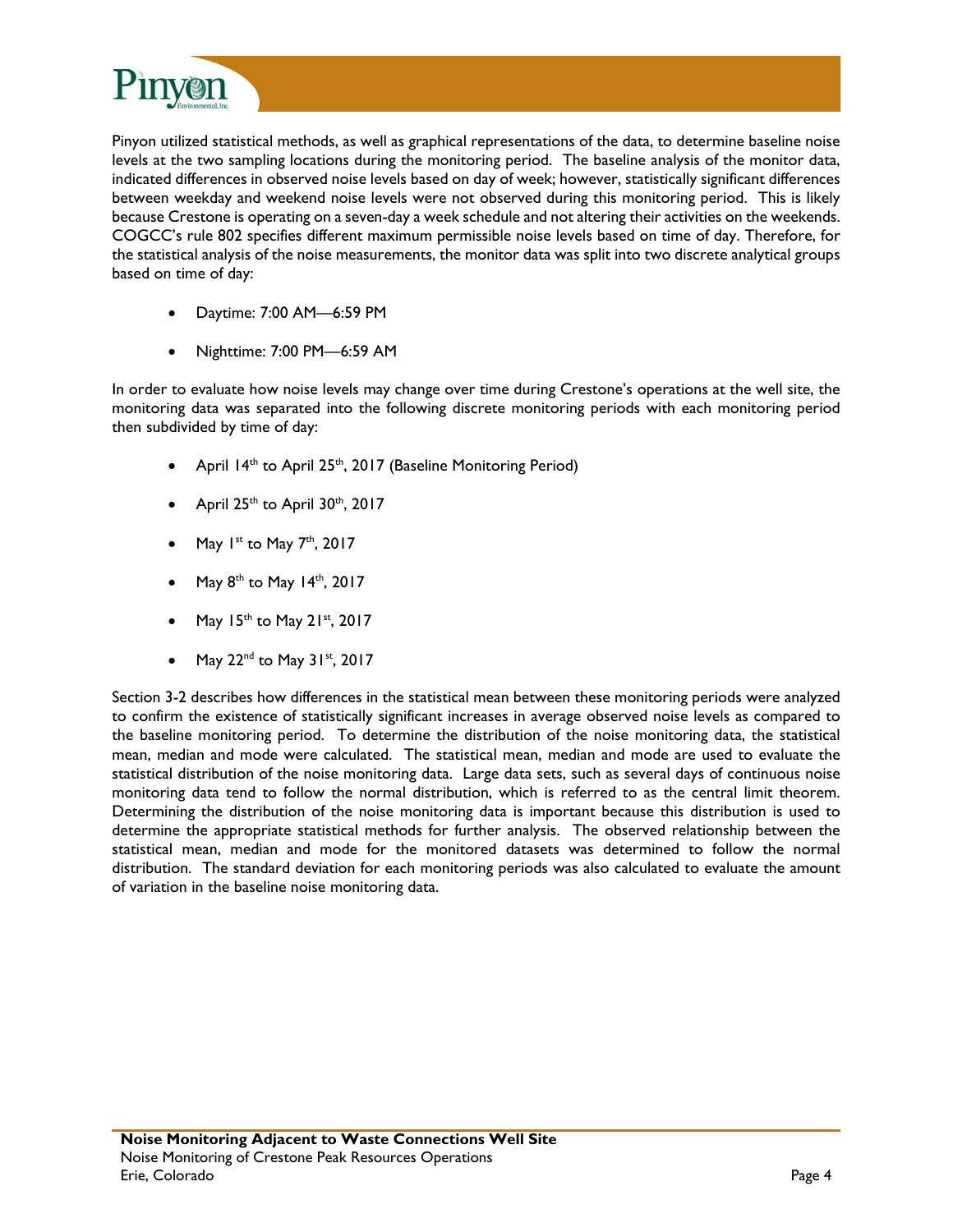

## **3. Data Analysis Results**

### **3.1 Graphical Representations of Data**

Pinyon evaluated the noise monitoring data and generated several graphs that represented average and maximum noise level conditions during the monitoring periods. This section presents those graphs along with a narrative describing noise monitoring conditions during the sampling periods described in Section 2-2.

#### *3.1.1 Average Daytime Conditions*

The statistical mean for each noise monitoring period was calculated for the daytime hours (7:00 AM to 6:59 PM) as shown in Figure 3-1. Noise levels were variable between the monitoring periods with the largest increases relative to the baseline observed at Site 1.



#### **Figure 3-1 Average Daytime Noise Levels**

#### *3.1.2 Average Nighttime Conditions*

Figure 3-2 shows the statistical mean of noise monitoring data collected during the nighttime period (7:00 PM to 6:59 AM). The largest increases in average noise levels were observed at Site 1 and the C-weighted noise monitor at Site 2. Only slight increases in average A-weighted noise were observed at Site 2.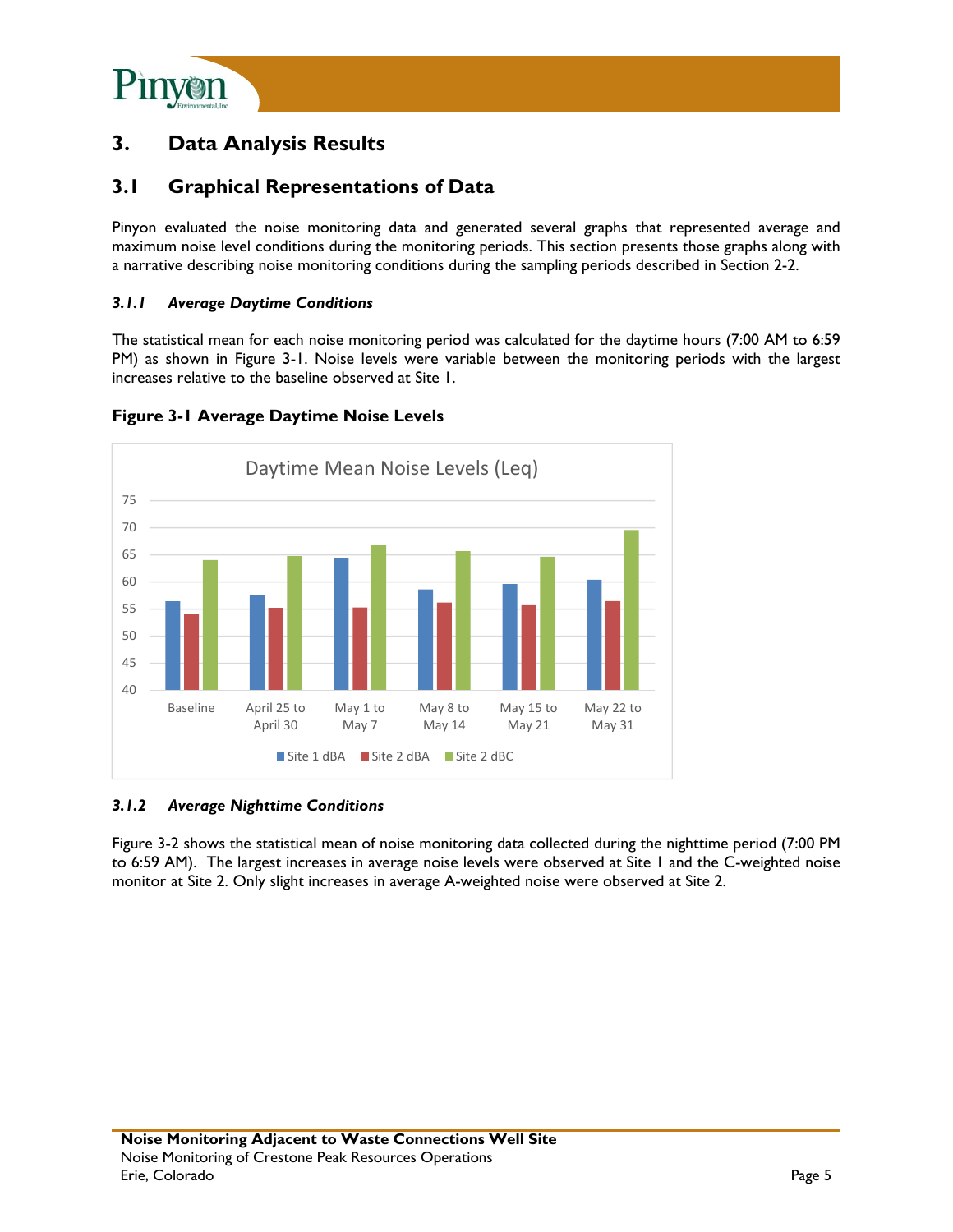

**Figure 3-2 Average Nighttime Noise Levels** 



#### *3.1.3 Maximum Observed Daytime Noise Levels*

Figure 3-3 shows the maximum 15-minute average noise measurements collected during the daytime condition during the monitoring periods. No exceedances of the COGCC's maximum permissible noise criteria were observed for A-weighted noise at Site 1 or Site 2. The maximum permissible noise criteria for C-weighted noise continued to be above 65 dBC; however, this was also observed during the baseline period prior to Crestone beginning activities at the well site.



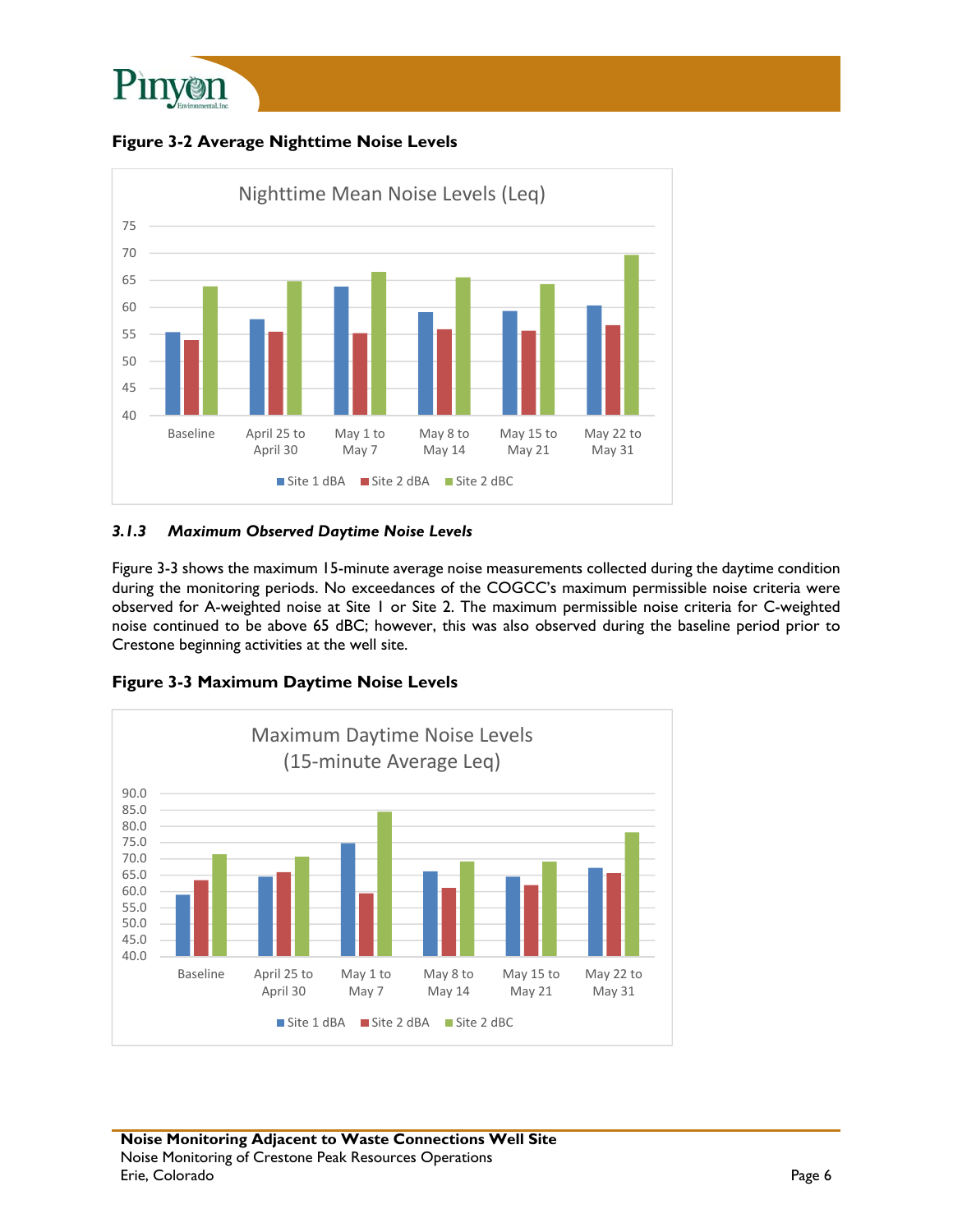

#### *3.1.4 Maximum Observed Nighttime Noise Levels*

Figure 3-4 shows the maximum 15-minute average noise measurements collected during the nighttime condition during the monitoring periods. No exceedances of the COGCC's maximum permissible noise criteria were observed for A-weighted noise at Site 1 or Site 2. The maximum permissible noise criteria for C-weighted noise continued to be above 65 dBC; however, this was also observed during the baseline period prior to Crestone beginning activities at the well site.



**Figure 3-4 Maximum Nighttime Noise Levels** 

## **3.2 Statistical Analysis of Noise Monitor Data**

#### *3.2.1 Increase in Mean Noise Levels as Compared to the Baseline Monitoring Period*

Pinyon observed an increase in the statistical mean of the measured noise values from the baseline monitoring period while analyzing the monitoring data. Furthermore, this difference was also observed when generating graphical representations of the measured noise values at the three noise monitors for the six monitoring periods. A t-test was performed to determine whether the difference in calculated mean values were statistically significant. A t-test is a statistical method for evaluating the difference in means between two sample groups. The higher the t-value the greater the difference between the two means. To assess the level of confidence in the calculated t-value, a p-value is calculated. The p-value is based on the magnitude of the tvalue and the total number of samples collected between the two monitoring periods. A p-value of less than or equal to 0.001 means that there is a 99.9% confidence level that the difference between means is statistically significant.

Tables 3-2 through 3-7 show the variation in statistical mean, the t-value and the p-value during the monitoring periods for the three monitoring sites. The calculated p-values were less than 0.001 for all comparisons meaning that the means are statistically significantly different at the 99.9% confidence interval. Site 1 exhibited the greatest increase in mean monitoring values from the baseline for A-weighted noise, which is expected as it is located much closer to Crestone's activities at the well pad than Site 2. Site 2 monitoring data showed a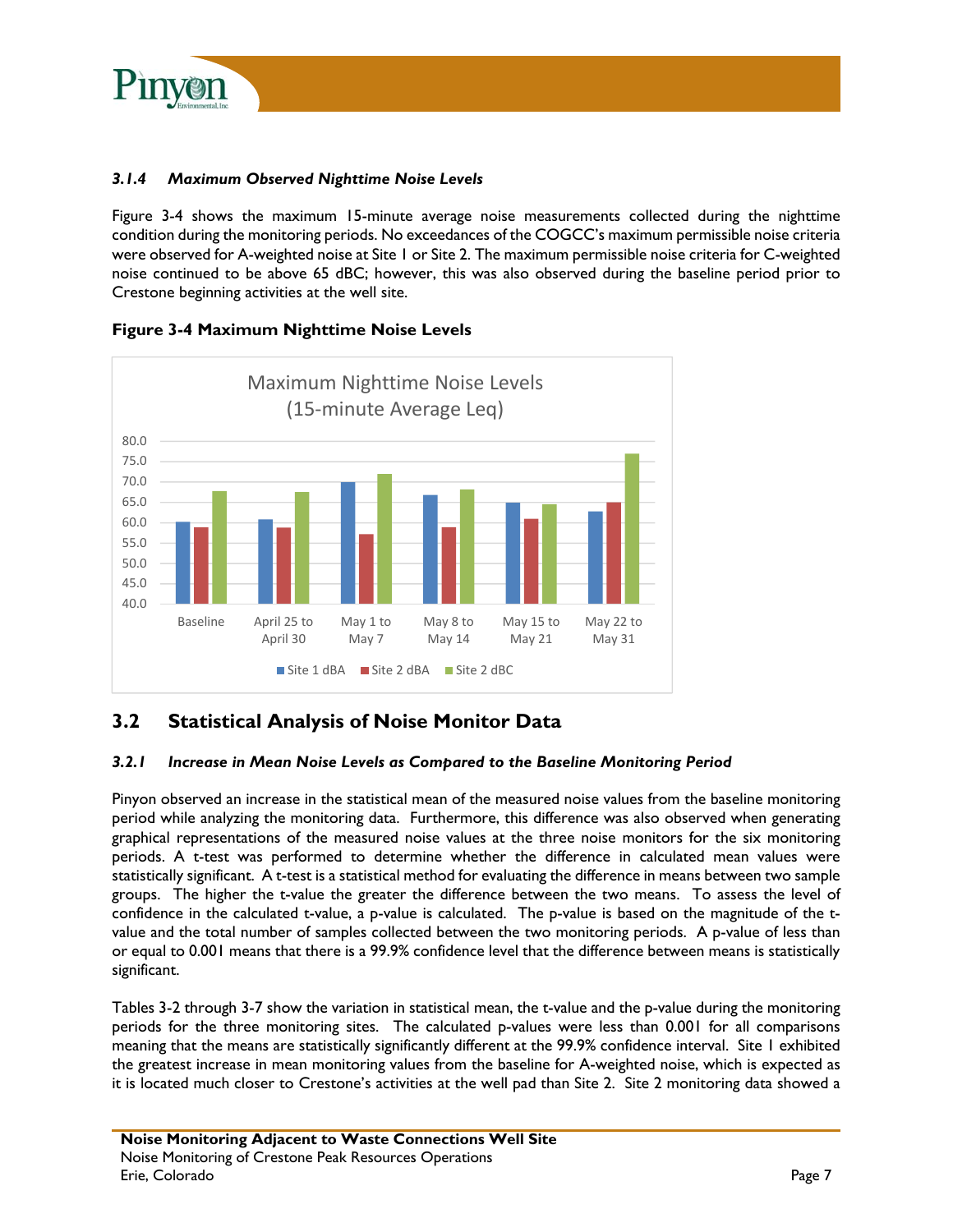

smaller, but still statistically significant increase, in mean noise measurements for both A-weighted and Cweighted noise. The increase in A-weighted noise at Site 2 was less than three decibels for all monitoring periods as compared to the baseline. An increase of less than three decibels is considered to be barely perceptible to the human ear. The increase in measured C-weighted mean noise levels at Site 2 was also less than three decibels except for the May 22<sup>nd</sup> to May 31<sup>st</sup>, 2017 monitoring period where the measured increase was 5.6 decibels.

| Period                                           | Mean | Change    | t-value   | p-value |
|--------------------------------------------------|------|-----------|-----------|---------|
| <b>Baseline</b>                                  | 56.4 | <b>NA</b> | <b>NA</b> | < 0.001 |
| April 25 <sup>th</sup> to April 30 <sup>th</sup> | 57.5 |           | 14.3      | < 0.001 |
| May 1 <sup>st</sup> to May 7 <sup>th</sup>       | 64.4 | 8.0       | 94.2      | < 0.001 |
| May $8th$ to May 14 <sup>th</sup>                | 58.6 | 2.2       | 30.8      | < 0.001 |
| May $15^{th}$ to May $21^{st}$                   | 59.6 | 3.2       | 103.2     | < 0.001 |
| May 22 <sup>nd</sup> to May 30 <sup>th</sup>     | 60.4 | 4.0       | 93.8      | < 0.001 |

#### **Table 3-2 Variation in Daytime Statistical Mean for A-weighted Noise at Site I Leq (dBA)**

dBA A-weighted decibels

#### **Table 3-3 Variation in Nighttime Statistical Mean for A-weighted Noise at Site 1 Leq (dBA)**

| Period                                           | Mean | Change    | t-value   | p-value |
|--------------------------------------------------|------|-----------|-----------|---------|
| <b>Baseline</b>                                  | 55.4 | <b>NA</b> | <b>NA</b> | < 0.001 |
| April 25 <sup>th</sup> to April 30 <sup>th</sup> | 57.8 | 2.4       | 41.9      | < 0.001 |
| May 1 <sup>st</sup> to May 7 <sup>th</sup>       | 63.8 | 8.4       | 144.3     | < 0.001 |
| May 8 <sup>th</sup> to May 14 <sup>th</sup>      | 59.I | 3.7       | 47.0      | < 0.001 |
| May $15th$ to May $21st$                         | 59.3 | 3.9       | 89.5      | < 0.001 |
| May $22^{\text{nd}}$ to May $30^{\text{th}}$     | 60.3 | 4.9       | I I 7.3   | < 0.001 |

dBA A-weighted decibels

#### **Table 3-4 Variation in Daytime Statistical Mean for A-weighted Noise at Site 2 Leq (dBA)**

| Period                                           | Mean | Change    | t-value   | p-value |
|--------------------------------------------------|------|-----------|-----------|---------|
| <b>Baseline</b>                                  | 54.0 | <b>NA</b> | <b>NA</b> | < 0.001 |
| April 25 <sup>th</sup> to April 30 <sup>th</sup> | 55.2 |           | 33.3      | < 0.001 |
| May 1 <sup>st</sup> to May 7 <sup>th</sup>       | 55.3 |           | 47.6      | < 0.001 |
| May 8 <sup>th</sup> to May 14 <sup>th</sup>      | 56.2 | 2.2       | 69.8      | < 0.001 |
| May 15 <sup>th</sup> to May 21st                 | 55.8 | .8        | 50.6      | < 0.001 |
| May 22 <sup>nd</sup> to May 30 <sup>th</sup>     | 56.4 | 2.4       | 58.8      | < 0.001 |

dBA A-weighted decibels

#### **Table 3-5 Variation in Nighttime Statistical Mean for A-weighted Noise at Site 2 Leq (dBA)**

| Period                                           | Mean | Change    | t-value   | p-value |
|--------------------------------------------------|------|-----------|-----------|---------|
| <b>Baseline</b>                                  | 54.0 | <b>NA</b> | <b>NA</b> | < 0.001 |
| April 25 <sup>th</sup> to April 30 <sup>th</sup> | 55.5 |           | 60.8      | < 0.001 |
| May 1 <sup>st</sup> to May 7 <sup>th</sup>       | 55.2 |           | 51.9      | < 0.001 |
| May 8 <sup>th</sup> to May 14 <sup>th</sup>      | 56.0 | 2.0       | 79.4      | < 0.001 |
| May $15th$ to May $21st$                         | 55.7 |           | 47.8      | < 0.001 |
| May 22 <sup>nd</sup> to May 30 <sup>th</sup>     | 56.7 |           | 93.0      | < 0.001 |

dBA A-weighted decibels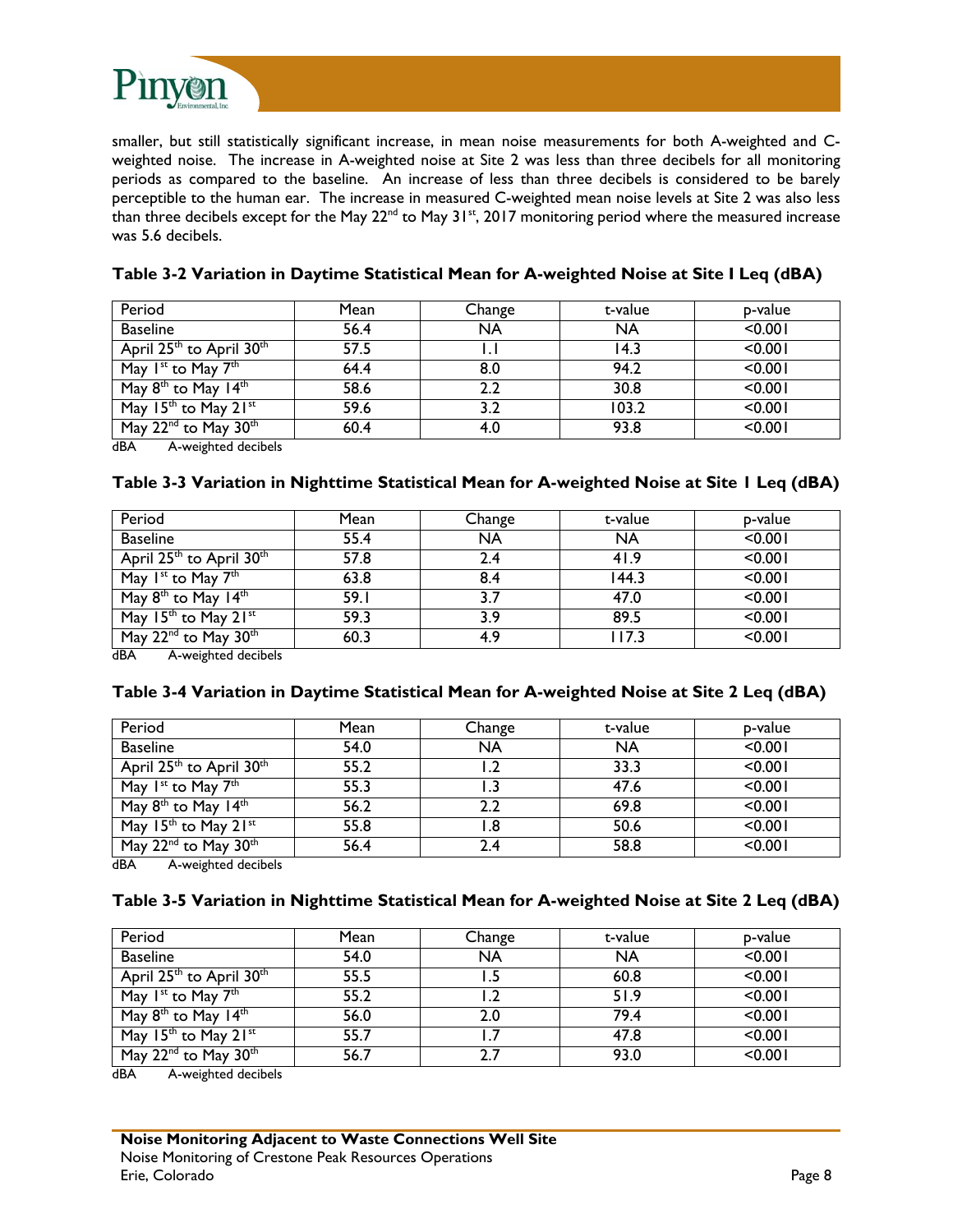

### **Table 3-6 Variation in Daytime Statistical Mean for C-weighted Noise at Site 2 Leq (dBC)**

| Period                                                                                                  | Mean | Change    | t-value   | p-value |
|---------------------------------------------------------------------------------------------------------|------|-----------|-----------|---------|
| <b>Baseline</b>                                                                                         | 64.0 | <b>NA</b> | <b>NA</b> | < 0.001 |
| April 25 <sup>th</sup> to April 30 <sup>th</sup>                                                        | 64.8 | 0.8       | 18.9      | < 0.001 |
| May 1 <sup>st</sup> to May 7 <sup>th</sup>                                                              | 66.8 | 2.8       | 70.0      | < 0.001 |
| May 8 <sup>th</sup> to May 14 <sup>th</sup>                                                             | 65.7 |           | 49.7      | < 0.001 |
| May 15th to May 21st                                                                                    | 64.7 | 0.7       | 15.3      | < 0.001 |
| May 22 <sup>nd</sup> to May 30 <sup>th</sup><br>$\sim$ $\sim$ $\sim$ $\sim$ $\sim$ $\sim$ $\sim$ $\sim$ | 69.6 | 5.6       | 136.3     | < 0.001 |

dBC C-weighted decibels

#### **Table 3-7 Variation in Nighttime Statistical Mean for C-weighted Noise at Site 2 Leq (dBC)**

| Period                                           | Mean | Change | t-value   | p-value |
|--------------------------------------------------|------|--------|-----------|---------|
| <b>Baseline</b>                                  | 63.9 | NA     | <b>NA</b> | < 0.001 |
| April 25 <sup>th</sup> to April 30 <sup>th</sup> | 64.8 | 0.9    | 35.6      | < 0.001 |
| May $I^{st}$ to May $7^{th}$                     | 66.6 | 2.7    | 87.7      | < 0.001 |
| May 8 <sup>th</sup> to May 14 <sup>th</sup>      | 65.6 |        | 63.1      | < 0.001 |
| May 15th to May 21st                             | 64.3 | 0.4    | 15.7      | < 0.001 |
| May 22 <sup>nd</sup> to May 30 <sup>th</sup>     | 69.7 | 5.8    | 170.5     | < 0.001 |

dBC C-weighted decibels